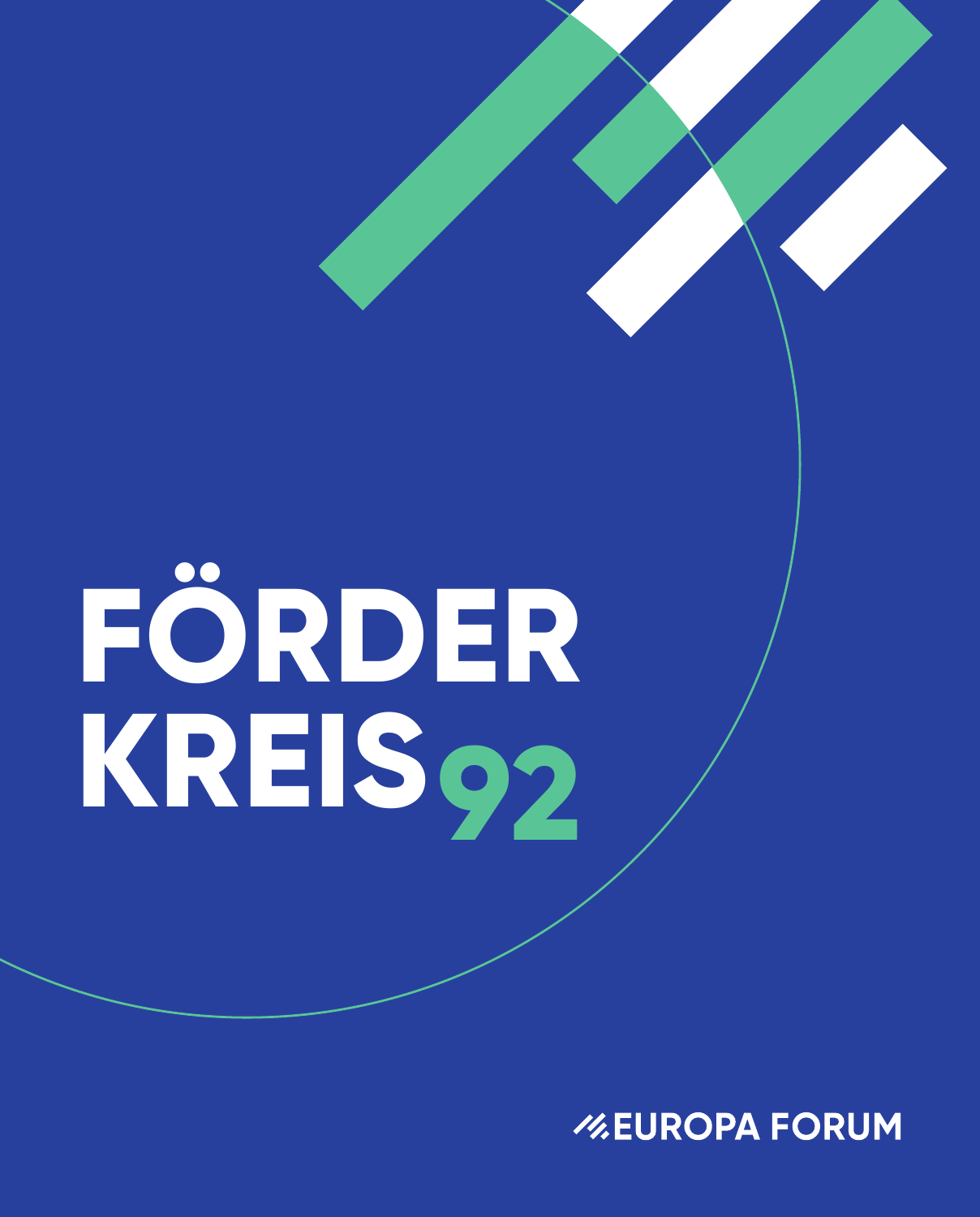# **Impulses. Networking. Dialogue.**

**A strong Switzerland requires a strong relationship with Europe. The Europa Forum is the discussion and ideas platform for connecting business, politics, science and civil society.** 

The Europa Forum looks back on a 25-year success story of constructive dialogue. With our vision "Impulses for a strong Switzerland and a strong Europe", we want to shape relationships even more intensively and broadly, promote and drive dialogue, provide impetus, inspiration and guidance, and connect interests, people, perspectives and generations. In doing so, we are guided by an annual theme, which culminates in the Annual Meeting in the autumn. The international Steering Committee and the national Executive Committee form the central basis of the Europa Forum. We are proud of the support we provide.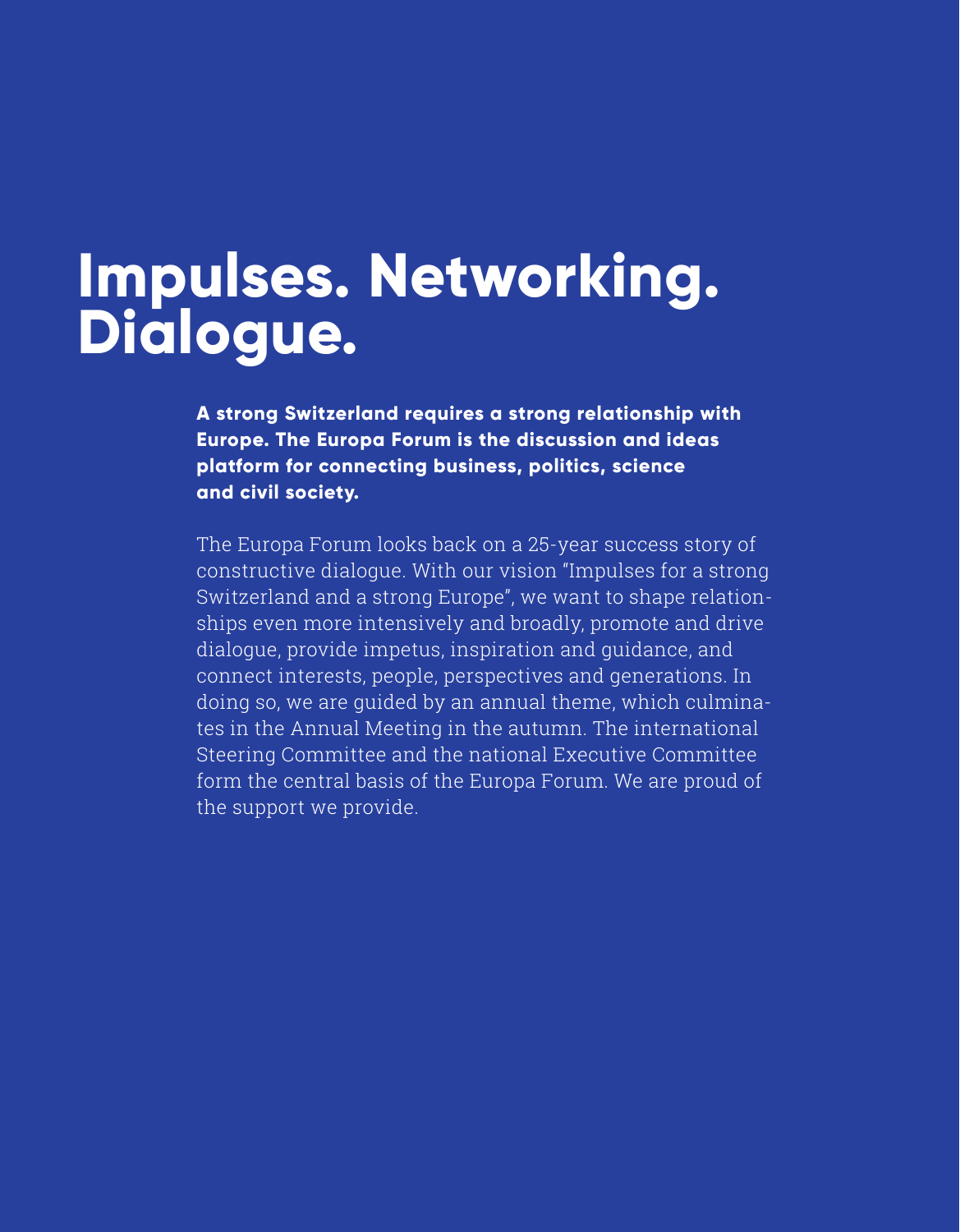# **Exclusive company network**

### **PURPOSE**

The Förderkreis 92 corporate network assumes an important community role. It promotes the exchange of best practices, provides insider knowledge and guidance vis-à-vis Europe, and helps forge personal relationships between companies.

#### **MEMBERS**

The membership comprises national and international companies, represented by their CEOs or directors. Förderkreis 92 is politically independent and neutral. The number of members is limited.

#### **CHAIR**

Förderkreis 92 is chaired by Hans Hess, former chairman of Swissmem.

|                                                                               | <b>BASIC</b> | <b>PREMIUM</b> |
|-------------------------------------------------------------------------------|--------------|----------------|
| Free admission to the Europa Forum (FK92 package)                             | 1 pers.      | 2 pers.        |
| Special events for FK92 members and quests<br>Meeting during the Europa Forum | 1 pers.      | 2 pers.        |
| FK92 On Tour events: 1 to 2 per year                                          | 1 pers.      | 2 pers.        |
| Online member area with member directory                                      |              |                |
| FK92 newsletter: 3x per year                                                  |              |                |
| Logo on offline and online marketing activities under FK92<br>heading         |              |                |
| Annual fee                                                                    | CHF 2'500    | CHF 4'500      |
|                                                                               |              |                |

Förderkreis 92 is not a legal entity in its own right.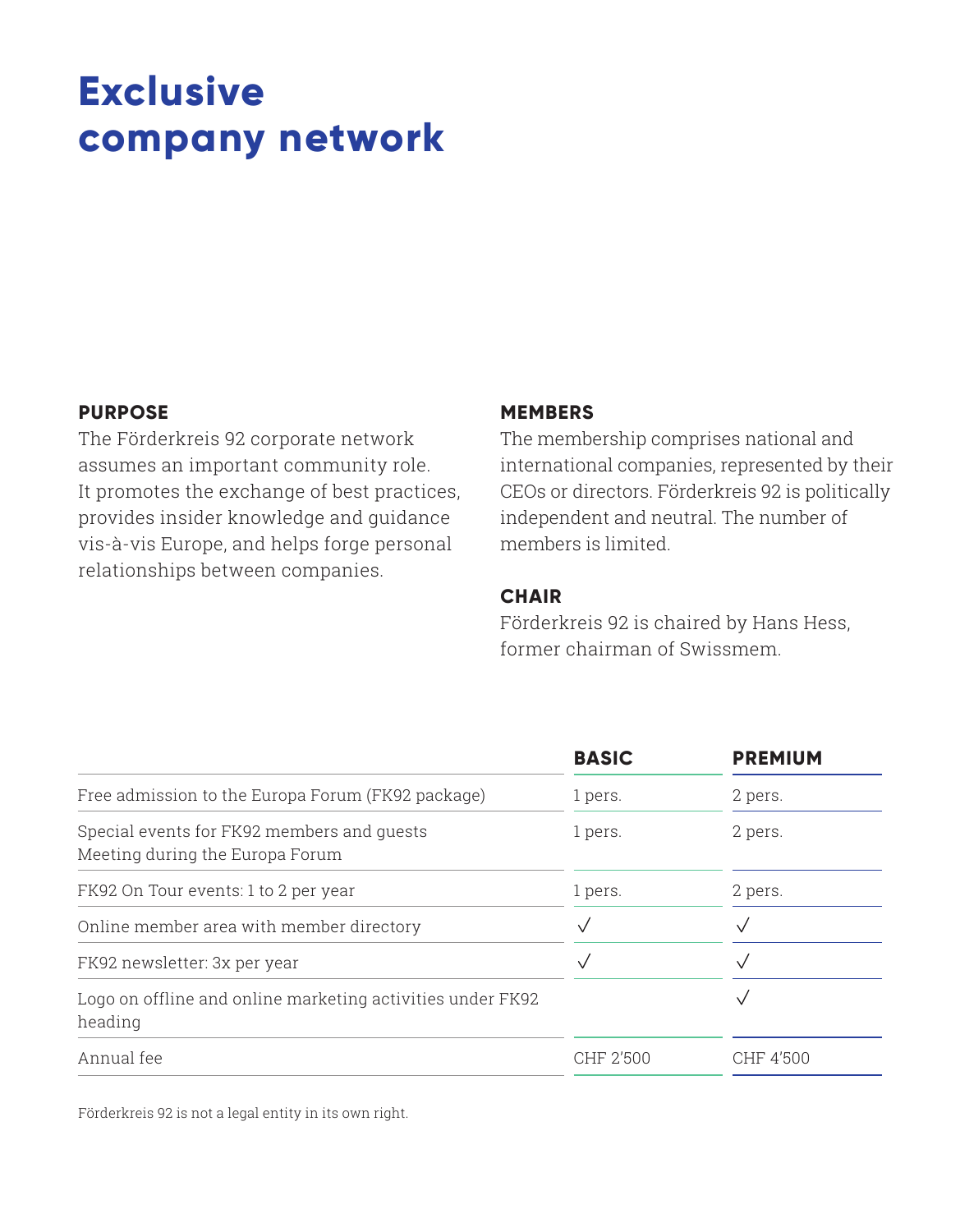

«Europe is a senior management issue, especially for the export sector. Through the Europa Forum, I want to promote constructive dialogue and thus drive this unique platform forward.»

### **HANS HESS**

Chair of FK92, former chairman of Swissmem



Location of the Annual Meeting: the KKL Luzern, a premier venue.

### **CONTACT** foerderkreis@europaforum.ch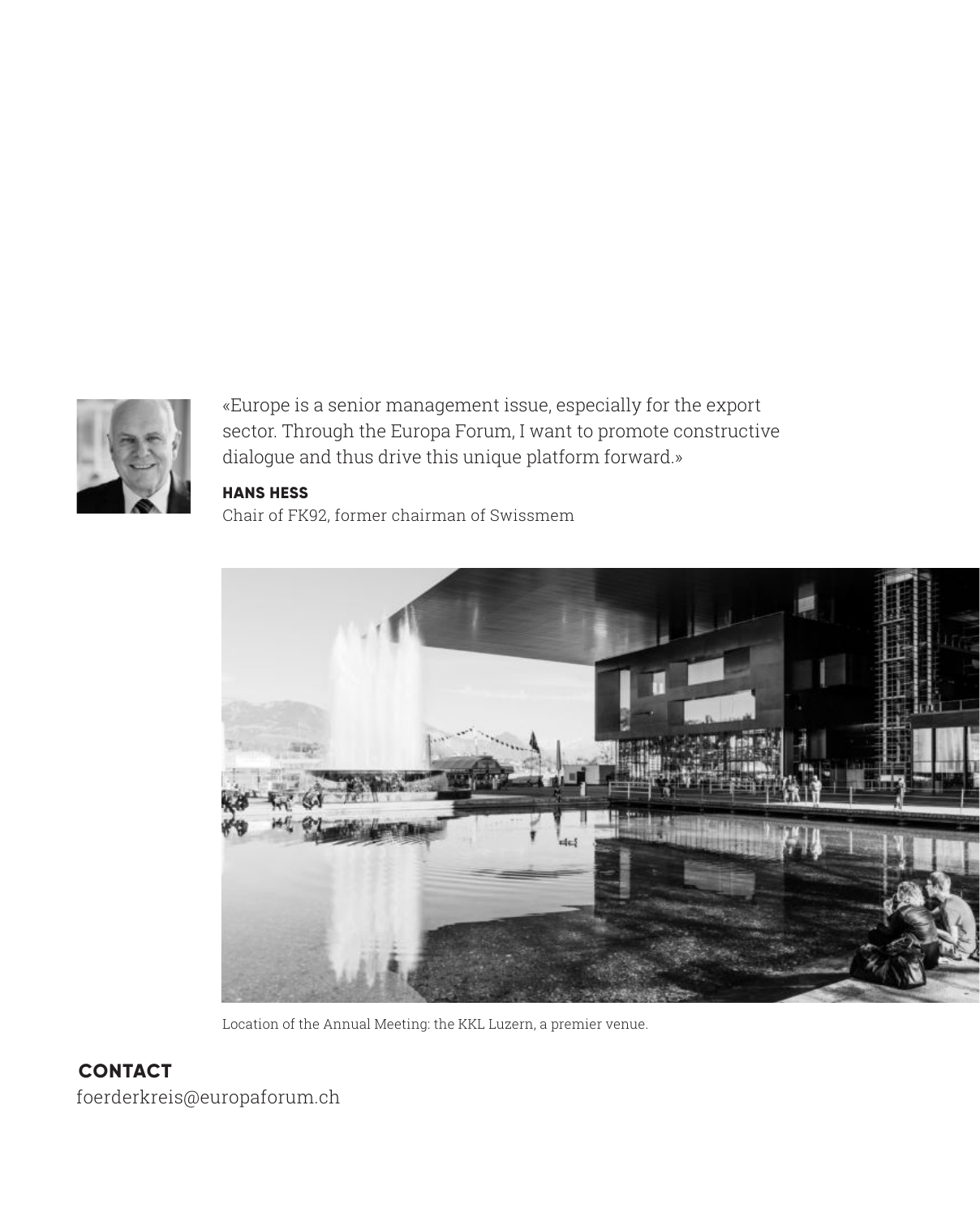# **FÖRDER KREIS92**

### **1 ACCESS TO AN EXCLUSIVE NETWORK**

The membership of Förderkreis 92 comprises senior executives in a national and international business environment.

## **2 UNIQUE MEMBER EVENTS**

Dialogue and networking in a unique ambience.

# **«FÖRDERKREIS 92» ON-TOUR**

 **4**

Exclusive closed meetings on current topics and focal points throughout Switzerland.

# **<sup>3</sup><sup>5</sup> AS A VIP AT THE EUROPA FORUM**

Guaranteed access to Europa Forum events in the unique atmosphere of the KKL Luzern.

### **STRENGTHENING SWITZERLAND AS A LAND OF OPPORTUNITY**

Förderkreis 92 seeks to strengthen Switzerland as a place to do business. Active participation by members is encouraged.